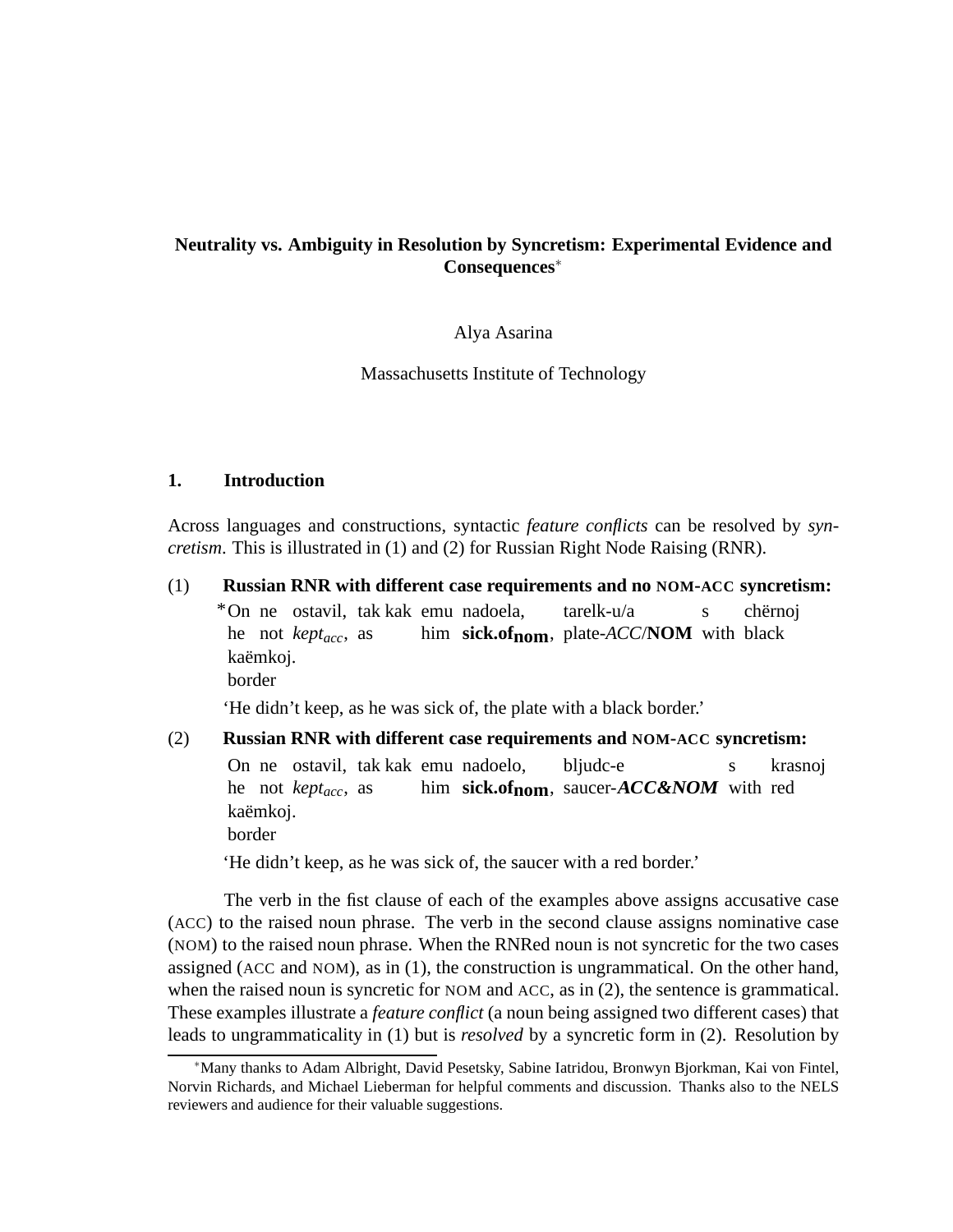syncretism is well-documented in the literature. An English example is given in (3); see also Voeltz (1971), Eisenberg (1973), Groos and Van Riemsdijk (1981), Borsley (1983), Zaenen and Karttunen (1984), Pullum and Zwicky (1986), Levy (2001), Citko (2005), Dalrymple et al. (2009)for other languages and constructions.

# (3) **Resolution by syncretism in English (from Pullum and Zwicky (1986)):**

- a. \*Either they or I are/am/is going to have to go.
- b. Either they or you are going to have to go.

Section 2 presents an overview of the issues involved with resolution by syncretism. Section 3 contains a discussion of three types of syncretism – *neutrality*, *morphological ambiguity*, and *phonological ambiguity* – and how they are instantiated in Russian. In section 4, I discuss the experiment I conducted to evaluate what types of syncretism resolve feature conflicts, with the conclusion that only neutrality does so. In section 5, I propose an extension of Distributed Morphology that captures the syncretism data.

# **2. Background**

In this section, I discuss the implications of resolution by syncretism for theories of syntax and morphology. I also introduce the debate as to what kinds of syncretism (neutrality vs. both neutrality and ambiguity) resolve feature conflicts.

# **2.1 Implications of Resolution by Syncretism for Theories of Grammar**

Resolution by syncretism presents two challenges for any theory: *ruling out* examples like (4), where conflicting case requirements make the sentence ungrammatical, and *allowing* examples like (5), where syncretism makes it possible for conflicting case requirements to be satisfied.

- (4) **Russian RNR with different case requirements and no NOM-ACC syncretism:** \*On ne ostavil, tak kak emu nadoela, he not *keptacc*, as him **sick.ofnom**, plate-*ACC*/**NOM** tarelk-u/a. 'He didn't keep, as he was sick of, the plate.'
- (5) **Russian RNR with different case requirements and NOM-ACC syncretism:** On ne ostavil, tak kak emu nadoelo, he not *keptacc*, as him **sick.ofnom**, saucer-**ACC&NOM** bliudc-e. 'He didn't keep, as he was sick of, the saucer.'

The fact that (4) is ungrammatical means that case assignment (and feature assignment more generally) is not optional – the example is somehow ruled out by the excess of features on the raised noun. On the other hand, the syntax must allow an item to bear contradictory features for (5) to go through. Examples (4) and (5) are distinguished by the morphology on the RNRed noun, which means that the morphological system is not "fail-safe", but can rule out inputs such as (4). The last point is a problem for Distributed Morphology and any other system which assumes that a default form is always available.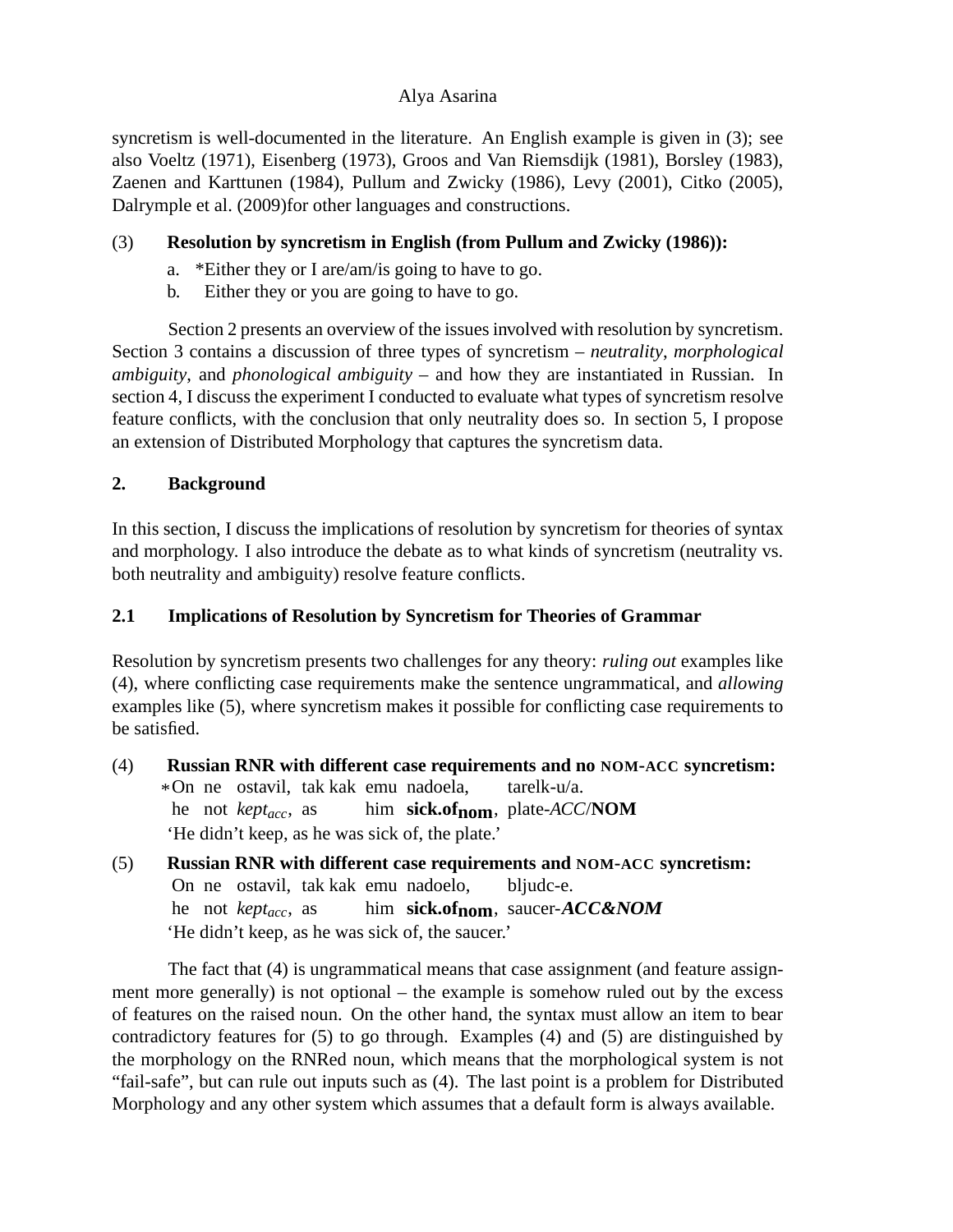## **2.2 What Kinds of Syncretism are Relevant?**

Two types of syncretism have been discussed in the literature – *neutrality* and *ambiguity*. A *neutral* form is one that is *underspecified* for a certain feature. For example, English past tense verbs (other than *be*) are neutral for person and number: the past tense morpheme -*ed* simply does not encode person or number features. An *ambiguous* form is one that does not have an underspecified representation. Rather, two sets of features are *accidentally* represented in the same way. Syncretism between the English noun plural suffix -*z* and verbal present tense 3rd person singular suffix -*z* is an instance of ambiguity.

There is no consensus in the literature as to whether only neutral forms resolve feature conflicts (Zaenen and Karttunen (1984), Ingria (1990), Dalrymple et al. (2009)), or whether ambiguous forms do so as well (Pullum and Zwicky  $(1986)$ ).<sup>1</sup> In order to clarify the situation, I conducted an experiment to determine what kinds of resolution by syncretism are possible. The experiment involved gathering judgments systematically within a limited domain – case syncretism in Russian RNR constructions. The possibilities considered were resolution by neutrality, and resolution by two types of ambiguity – morphological ambiguity and phonological ambiguity. The next section shows how these three types of syncretism are instantiated in the Russian nominal system. The experiment demonstrates that only neutral forms resolve feature conflicts.

## **3. Syncretism Types in Russian**

I consider three ways in which a morpheme can be syncretic for two sets of features ( $\alpha$ ) and β): *neutrality*, *morphological ambiguity*, and *phonological ambiguity*. *Neutrality* is when a single morpheme is compatible with both  $\alpha$  and  $\beta$ . *Ambiguity* is when  $\alpha$  and  $\beta$ are treated differently by the morphological system and identity of outputs is accidental. I further break down ambiguity into *morphological ambiguity* and *phonological ambiguity*.

(6) *Morphological ambiguity:* The underlying phonological representations corresponding to  $\alpha$  and  $\beta$  are (accidentally) the same. *Phonological ambiguity*: The underlying forms for  $\alpha$  and  $\beta$  are distinct, but the surface forms are identical due to the phonology of the language.

The experiment presented below shows that (at least in Russian RNR constructions) only *neutral* forms resolve feature conflicts. In this section, I establish that the three types of syncretism are found in Russian.

## **3.1 Neutrality**

NOM-ACC syncretism in Russian is an instance of neutrality, where a single morpheme is compatible with two sets of features. In particular, my experiment uses NOM-ACC

<sup>&</sup>lt;sup>1</sup>For Zaenen and Karttunen (1984) and Ingria (1990) feature conflict must additionally be semantically irrelevant in order for resolution to be possible. For Pullum and Zwicky (1986) resolution by an ambiguous form requires that the feature involved be "syntactically imposed".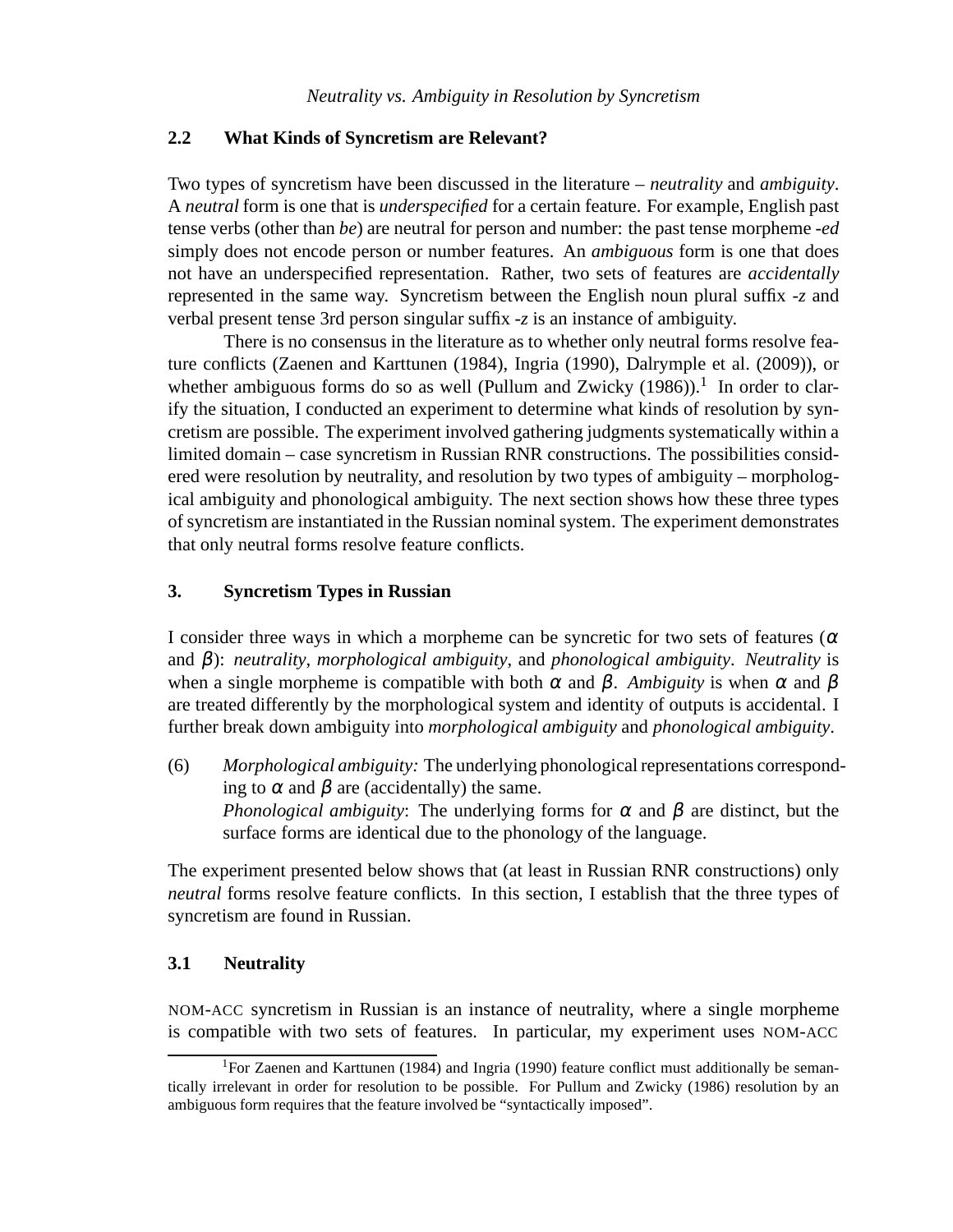syncretism for neuter (declension class Ib) nouns such as *bljudc-e* ('saucer'-NOM/ACC). Morphological analyses of Russian have consistently treated NOM-ACC syncretism as an instance of neutrality. (Jakobson (1958), Neidle (1988), Wiese (2004), Müller (2004), Dalrymple et al. (2009)) Important reasons for this analysis include *metasyncretism* (Williams (1994)) and the syntactic connection between NOM and ACC.

*Metasyncretism* is the presence of the same type of syncretism across different paradigms. For example, NOM-ACC syncretism is found throughout the Russian declension system. NOM and ACC are syncretic in Russian for all singular non-feminine inanimates (including nouns, adjectives and demonstratives), for plurals (again, including nouns, adjectives and demonstratives), as well as for class III (feminine) nouns. Metasyncretism motivates treating nominative and accusative as forming a category.<sup>2</sup> If NOM and ACC *share* a feature (or features), each instance of syncretism can be systematic. On the other hand, if NOM and ACC *do not share* a feature, each instance of syncretism is accidental. If each occurrence of NOM-ACC syncretism is an accident, we should be very surprised to find it showing up again and again in Russian.

Grouping NOM with ACC in Russian is well-motivated syntactically. NOM and ACC are structural cases. Additionally, nominative and accusative environments pattern together in Russian in allowing the genitive of negation. (Babby (1980), Pesetsky (1982)) Paucal numeral data also distinguish NOM and ACC from other cases – paucal numerals combine with genitive singular nouns in nominative and accusative environments, but with plural nouns in the appropriate case form in all other environments.

#### **3.2 Morphological Ambiguity**

A form is *morphologically ambiguous* when the underlying phonological representations corresponding to two sets of features are *accidentally* the same. A subset of masculine (class Ia) nouns is syncretic for partitive-dative (PART-DAT) in Russian, and this syncretism is an instance of morphological ambiguity. PART-DAT syncretism has been treated as ambiguity by Jakobson (1958), Neidle (1988), and Wiese (2004). This is practically necessitated by the fact that syncretic PART and DAT morphemes show up in different environments. Additionally, there is a strong syntactic connection between PART and *genitive* (GEN), and not PART and DAT.

PART and DAT -*u* endings appear on different sets on nouns. DAT -*u* shows up on all class Ia and class Ib nouns, whereas PART -*u* only appears on a lexically specified subset of class Ia nouns. Consequently, if a single rule were to insert both the PART and the DAT -*u* morphemes, we would have to make some highly undesirable stipulations.<sup>3</sup>

<sup>2</sup> It has been argued that metasyncretism is actually best handled by rules of *impoverishment* – deletion of features. (Bobaljik (2001), Harley (2008)) Examples like (3) suggest that it is unlikely that resolution by syncretism is possible *only* in cases of impoverishment.

<sup>&</sup>lt;sup>3</sup>One way to analyze PART-DAT syncretism as neutrality is to propose a genitive insertion rule that is lexically specified to apply to all nouns *other* than those that have a special partitive ending, and precedes the rule inserting -*u*. Another way is to treat the syncretism between *dative* forms of nouns with partitive -*u* and *dative* forms of nouns without partitive -*u* as accidental. Neither approach is tenable.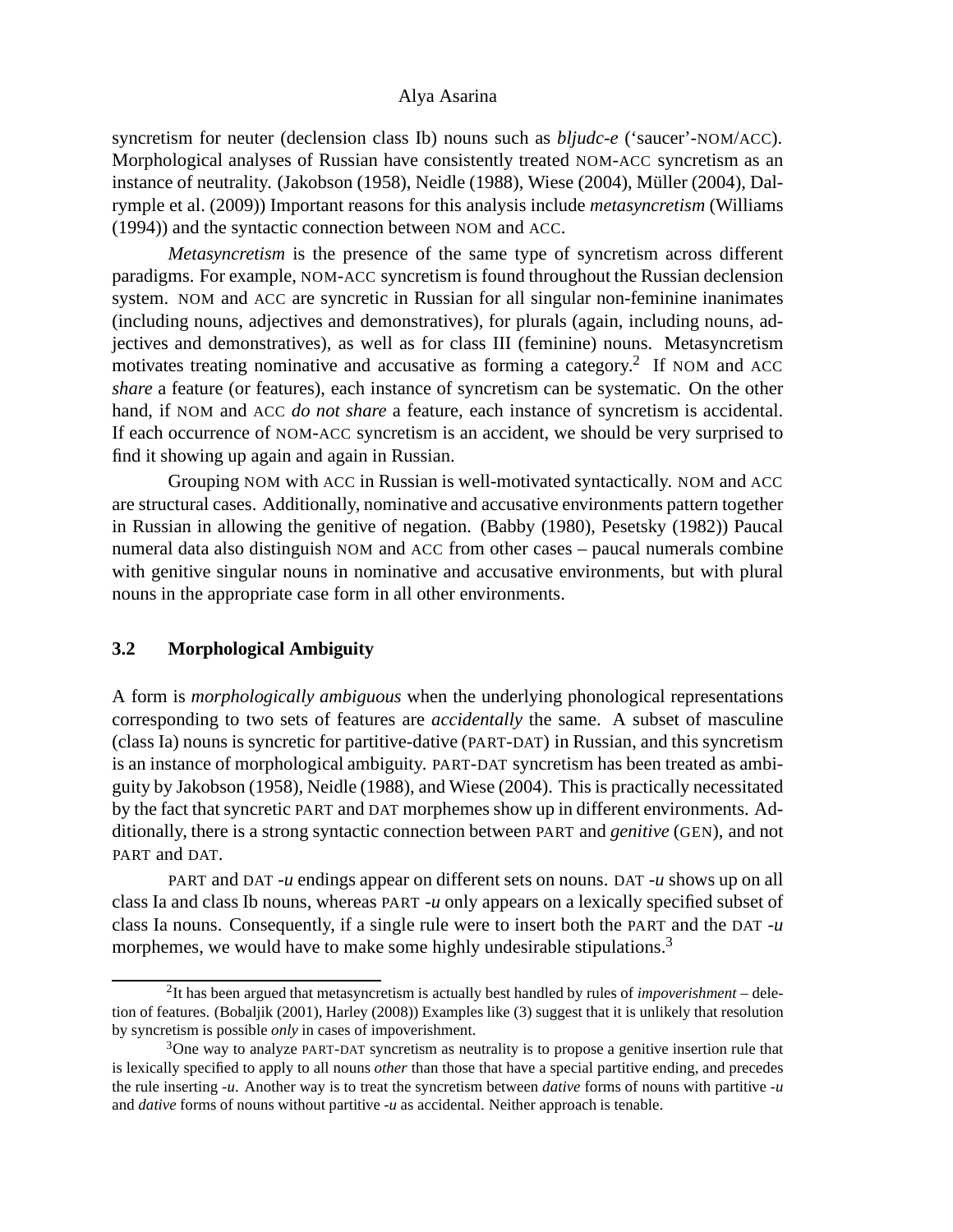## *Neutrality vs. Ambiguity in Resolution by Syncretism*

Furthermore, PART is morphologically and syntactically tied to GEN, and not to DAT. Russian exhibits PART-GEN metasyncretism – PART is syncretic with non-partitive GEN in all parts of the declension system other than a subset of singular class Ia nouns. Furthermore, GEN case marking is permitted in environments where PART can be used, as the following example illustrates.

## (7) **Partitive and genitive:**

Nalej mne sok-u/sok-a. pour me juice-PART/juice-GEN 'Pour me some juice.'

# **3.3 Phonological Ambiguity**

Phonological ambiguity is found when underlying forms for two sets of features are distinct, but the surface forms are identical due to the phonology of the language. Russian exhibits phonological ambiguity in accusative-prepositional (ACC-PREP) syncretism for neuter (class Ib) nouns with unstressed endings. ACC and PREP neuter forms are distinct when the ending is stressed, as seen in (8a). However, there is a general process of vowel reduction in Russian: *unstressed o, e*  $\rightarrow$  *i after a palatalized consonant.* Consequently, unstressed ACC and PREP endings after a palatalized consonant yield the same surface phonological form, as (8b) shows.

| (8) | a. sedl-ó |  | – sedl-é                   |  | b. pól-i       |
|-----|-----------|--|----------------------------|--|----------------|
|     |           |  | $saddle-ACC - saddle-PREF$ |  | field-ACC/PREP |

## **3.4 Summary**

In this section, I have presented three types of syncretism found in the Russian nominal declension system, as summarized in (9). In the next section, I describe an experiment based on these three syncretism types.

(9) **Neutrality:** NOM-ACC (neuter, class Ib) **Morphological ambiguity:** PART-DAT (masculine, class Ia) **Phonological ambiguity:** ACC-PREP (neuter with unstressed ending, class Ib)

## **4. Experiment**

I conducted an experiment with the goal of determining what types of syncretism resolve feature conflicts. In particular, I evaluated three types of syncretism found in Russian (as discussed in the previous section) – neutrality, morphological ambiguity, and phonological ambiguity. The experimental results show that neutrality resolves feature conflicts, but ambiguity (of either type) does not. I tentatively assume that the results of this experiment carry over to other languages and constructions. In this section, I present the experimental setup and findings.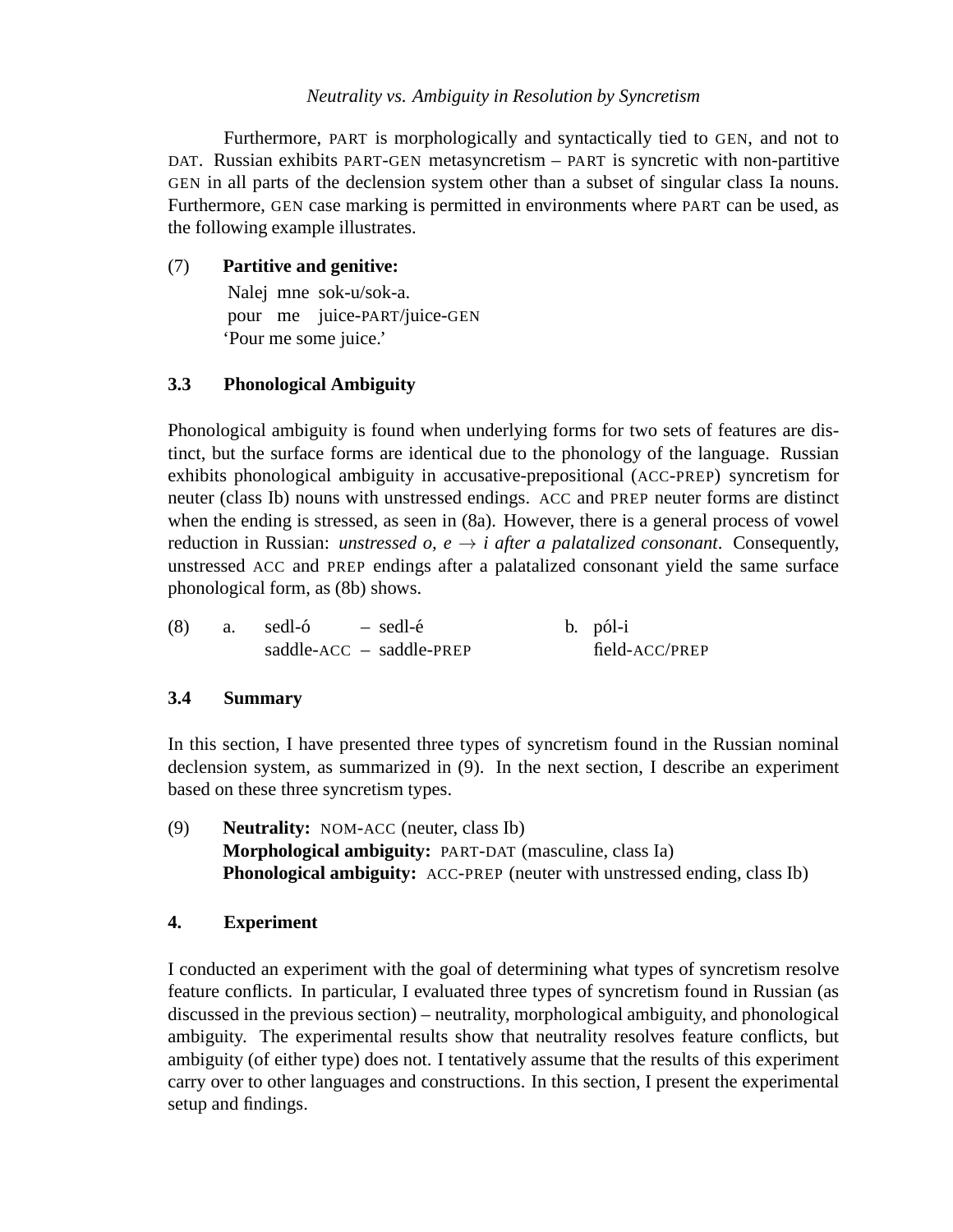# **4.1 Stimuli**

The three test conditions for the experiment were neutrality, morphological ambiguity, and phonological ambiguity. The paradigm used was Russian RNR constructions where the raised noun phrase is assigned one case in the first clause, and a different case in the second clause. A test sentence and a control sentence were presented for each experimental condition. In the test sentences, the RNRed noun is syncretic for the cases assigned by the two clauses. In the control sentences, the RNRed noun is not syncretic for the cases assigned by the two clauses. Rather, it bears the case assigned by the second clause.<sup>4</sup> Controls were constructed to be minimally different from the test sentences. The only difference between a test sentence and the corresponding control is the RNRed noun phrase, as (10) and (11) illustrate.

 $(10)$  **NOM-ACC** syncretism (neutrality)  $(=(2))$ : \*On ne ostavil, tak kak emu nadoela, he not *keptacc*, as him **sick.ofnom**, plate-*ACC*/**NOM** with black tarelk-u/a s chërnoj kaëmkoj. border 'He didn't keep, as he was sick of, the plate with a black border.'  $NOM$ **-** $ACC$  **syncretism (neutrality) control (** $=(1)$ **):** 

On ne ostavil, tak kak emu nadoelo, he not *keptacc*, as him sick.of<sub>nom</sub>, saucer-**ACC&NOM** with red bljudc-e s krasnoj kaëmkoj. border 'He didn't keep, as he was sick of, the saucer with a red border.'

Note that there in all instances of syncretism used, including phonological syncretism, the two relevant forms have the same spelling. For example, the underlying  $l\acute{\sigma}zh-o$ ('bed-ACC') and *lozh-e ´* ('bed-PREP'), which are both pronounced [l´ozh-i] due to vowel reduction, are spelled identically as "lozhe". The written form thus provides no indication that different case suffixes are required in the two clauses.

RNR examples where the same case is assigned in both clauses were used as a baseline. The fillers used involve case assignment across an intervening parenthetical, and are of comparable length with the RNR sentences. There was a mix of fillers with correct and incorrect case forms. It is predicted that test sentences are more acceptable than the corresponding controls if, and only if, the type of syncretism involved (neutrality, morphological ambiguity, phonological ambiguity) can resolve feature conflicts.

# **4.2 Setup and Participants**

The experiment was conducted online through Amazon Mechanical Turk. Russian speakers (as opposed to other Turk users) were identified by their answers to preliminary free-

<sup>4</sup>Sentences where the RNRed noun bears the case assigned by the first clause instead are markedly worse (according to my own judgments and those of two other informants).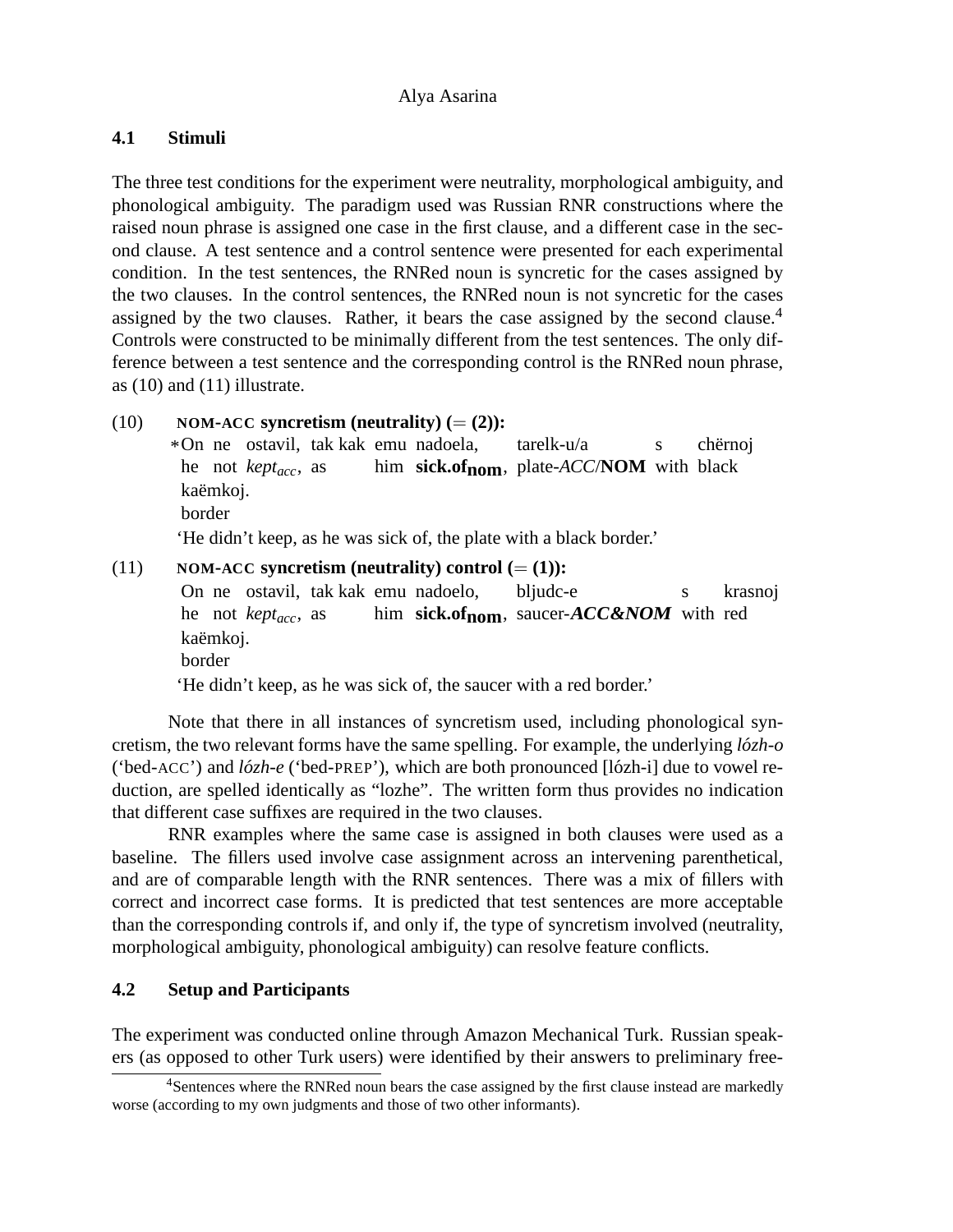#### *Neutrality vs. Ambiguity in Resolution by Syncretism*

response questions. Results from 41 participants were used. The sentences were presented in written form.<sup>5</sup> The participants were asked, "Can you say this?" (presented in Russian); the possible responses were "yes" or "no". Each participant judged up to five sets of sixteen sentences. Each set included one test sentence of each type (neutrality, morphological ambiguity, phonological ambiguity), one control for each type of test sentence (with closest conjunct agreement), two RNR sentences with the two clauses assigning the same case, and eight filler sentences.

## **4.3 Results**

The key result of this experiment is that sentences with neutrality are significantly more acceptable than the corresponding controls, whereas sentences with ambiguity are not.

| <b>Condition</b>                 | $#$ accepted | # total | % accepted |
|----------------------------------|--------------|---------|------------|
| Fillers (grammatical)            | 191          | 261     | 73%        |
| Fillers (ungrammatical)          | 52           | 235     | 22%        |
| RNR, no case conflict            | 66           | 124     | 53%        |
| Neutrality                       | 41           | 62      | 66%        |
| Neutrality controls              | 20           | 62      | 32%        |
| Morphological ambiguity          | 27           | 62      | 44%        |
| Morphological ambiguity controls | 23           | 62      | 37%        |
| Phonological ambiguity           | 32           | 62      | 52%        |
| Phonological ambiguity controls  | 41           | 62      | 66%        |

## (12) **Results at-a-glance:**

The acceptance rate for examples of RNR with no case conflict is surprisingly low. However, it is not necessarily appropriate to compare results across paradigms, as the items are non-minimally different. I continue to assume that RNR examples with no case conflict are "grammatical". This is supported by the pilot study, in which RNR examples with no case conflict were accepted a larger fraction of the time than any other type of RNR. The experimental results are analyzed using a mixed effects logistic regression with maximum likelihood fitting. The model includes the following factors:

- (13) paradigm (neutrality, morphological ambiguity, or phonological ambiguity)
	- neutral form? (yes/no)
	- morphologically ambiguous form? (yes/no)
	- phonologically ambiguous form? (yes/no)
	- random effect: participant ID

The significant factors ( $p < .05$ ) are whether the form is neutral ( $p < .001$ ), and whether the sentence is part of the phonological ambiguity paradigm ( $p < .001$ ).<sup>6</sup> Whether

<sup>5</sup>Audio recordings were used in a pilot for this experiment.

<sup>&</sup>lt;sup>6</sup>I do not have much to say about why sentences in the phonological ambiguity paradigm were significantly better than sentences in the other paradigms. This point highlights the fact that we do not have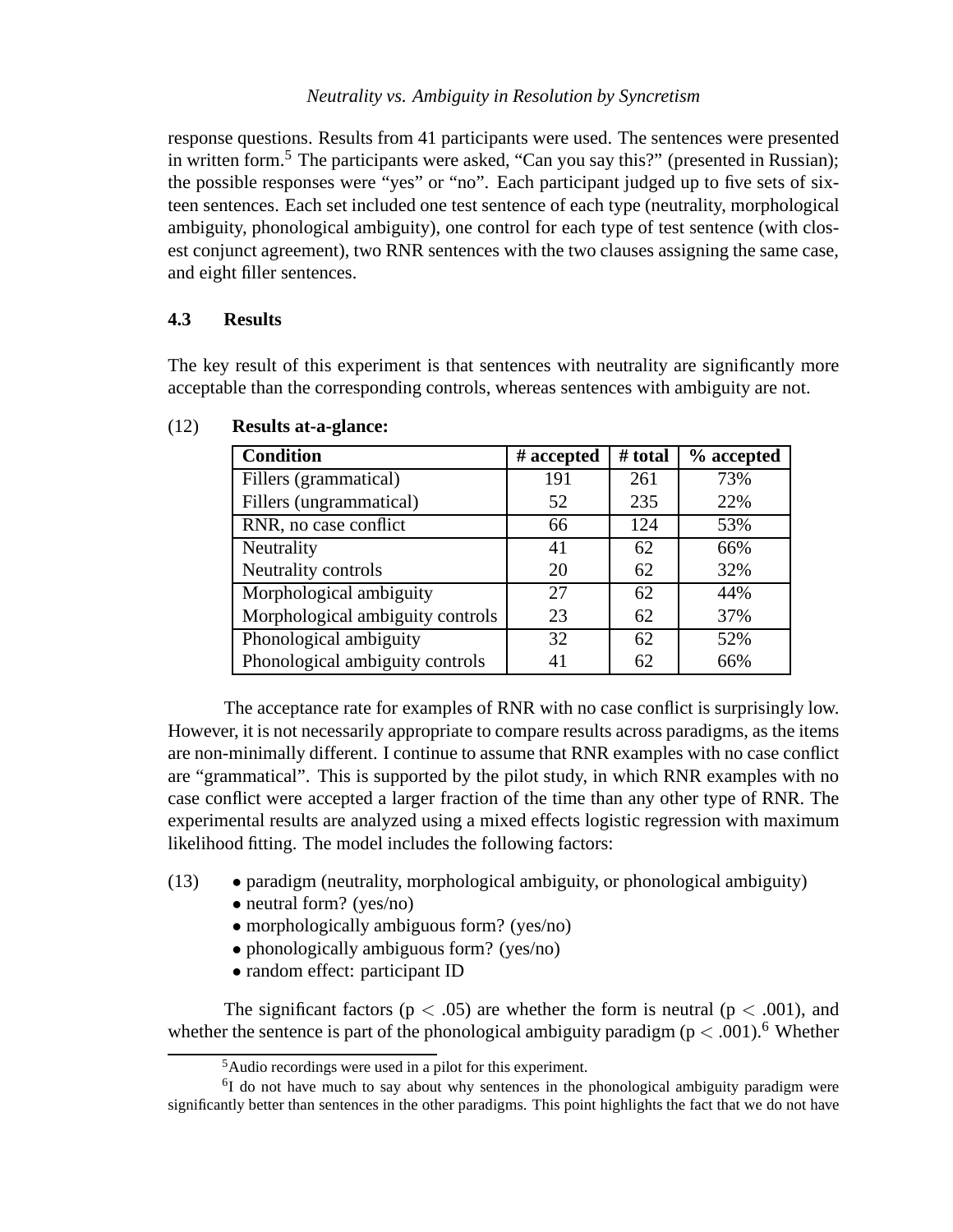the form is ambiguous (morphologically or phonologically) is not significant. A likelihood ratio test for the significance of the three experimental conditions further demonstrates that only neutrality yields a significant improvement over the corresponding controls.

| <b>Condition</b>        |     | $\mathbf{p}(\mathbf{v}^2)$ | significant? |
|-------------------------|-----|----------------------------|--------------|
| Neutrality              |     | <.001                      | ves          |
| Morphological ambiguity |     | .146                       | no           |
| Phonological ambiguity  | 3.4 | .064                       | no           |

## (14) **Significance of neutrality, morphological ambiguity, phonological ambiguity:**

Neutrality contributes significantly to explaining the data, whereas ambiguity does not. (Note that the trend with phonological ambiguity is for the controls to actually be better than the test sentences, but this is not a significant result.) Thus, out of the three conditions, only *neutrality* significantly raises acceptability. I conclude that neutral forms resolve feature conflicts, whereas ambiguous forms do not. I suppose that my experimental results carry over to other languages and constructions, but further investigation is warranted.

#### **5. Theoretical Implications and Analysis**

The experimental results indicate that neutrality is different from ambiguity in an empirically and theoretically significant way. Neutral forms permit feature conflict (NOM and ACC case assignment), whereas ambiguous forms do not. The assignment of two features that are spelled out by different rules (i.e. without neutrality) to a single item must therefore be banned in certain circumstances.<sup>7</sup>

In this section, I show that a system with underspecification and defaults, such as Distributed Morphology (DM), will never fail to find a form to match any set of features. This is problematic for explaining the syncretism data. I then present an analysis of the experimental data based on an elaborated version of DM. I show how the right feature sets can be generated by multidominant structures. Finally, I summarize the theoretical implications of my proposal.

## **5.1 Distributed Morphology as-is**

The syncretism data discussed present a problem for Distributed Morphology, and any morphological system that shares its key properties. In particular, any system with disjunctively ordered rules of insertion and with underspecification cannot rule out an input based on the presence of "too many" features. Consider, for instance, an item with the features [PART, DAT]. In a system like DM, such an item could be spelled out by one of four types of rules.<sup>8</sup>

minimal comparisons across paradigms; I restrict the analysis to intra-paradigm effects.

 $<sup>7</sup>$ Dalrymple et al. (2009) propose an HPSG-based account of resolution by neutrality, with the as-</sup> sumption that lexical items are part of the syntactic structure. On this view, a number of the issues discussed in this section do not arise.

<sup>8</sup>For convenience, simple privative case features are used throughout much of this discussion. The same points would carry over to a more elaborate analysis of the case system.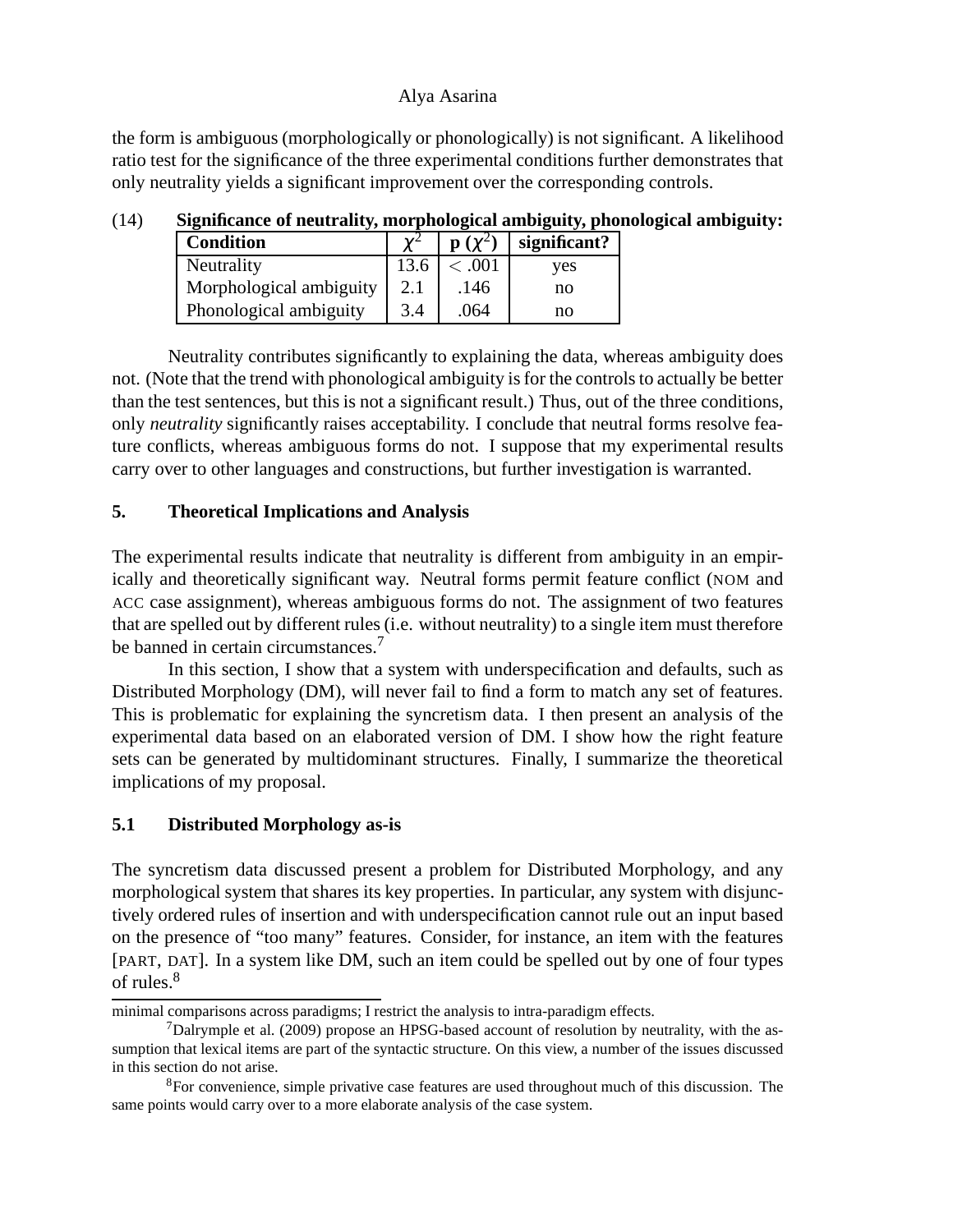#### (15) **Possible rules:**

|                  | 1. PART, DAT $\rightarrow$ a |                 |  |
|------------------|------------------------------|-----------------|--|
|                  | 2. PART                      | $\rightarrow$ h |  |
|                  | $3.$ DAT                     | $\rightarrow$ c |  |
| $\overline{4}$ . |                              | $\rightarrow$ d |  |

Presumably there is no rule like 1 in the morphological system. But [PART, DAT] can be spelled out by rule 2 or 3 (whichever one applies first) or by the default rule 4. If there is a way to spell out [PART] or [DAT] on its own, then there is a way to spell out [PART, DAT] together. As discussed above, the morphology must rule out certain (non-syncretic and ambiguous) forms, so this property of DM is highly problematic.

## **5.2 Modifying Distributed Morphology**

How can a morphological system like DM rule out forms with conflicting features? I propose that in constructions that display resolution by syncretism a single (syncretic or non-syncretic) item bears a set of *two feature structures*. <sup>9</sup> The derivation crashes if the two feature structures are not spelled out by the same rule. For example, when an RNRed noun gets case from two clauses, the two case features are not spelled out together. Rather, they become part of two separate features structures that must be spelled out by a single rule. What exactly causes an item to bear two feature structures is discussed in section 5.3.

In this section, I show that my proposal correctly predicts that non-syncretic and ambiguous forms do not resolve feature conflicts, whereas neutral ones do. Recall that when a form is ambiguous, two different rules accidentally insert identical suffixes. When a form is neutral – for example, for NOM and ACC case – the same rule inserts the suffix in nominative and accusative environments. For the sake of concreteness, I propose that NOM and ACC are subtypes of the **non-oblique** feature. The syncretic NOM-ACC class Ib suffix -*o* is then inserted by the following rule:

(16) non-oblique, singular, class Ib  $\rightarrow$  -o

**No syncretism** In the following Russian example, the RNRed noun phrase receives PART from the first clause and DAT from the second clause.<sup>10</sup>

#### (17) **No syncretism; PART/DAT case:**

\*On ne sosedu he not neighbor-dat *poured<sub>part</sub>*, but **was.glad<sub>dat</sub>**, milk[Ib]-**DAT** podlil, a poradovalsja, moloku. 'He didn't pour some to his neighbor, but rather was glad of, milk.'

Following the proposal above, the RNRed noun *moloko* ('milk') has two feature structures, one from each clause, as shown in (18a). The PART ( $=$  GEN) suffix for this noun

<sup>9</sup>Why I am proposing a set of feature *structures*, as opposed to a set of feature *sets*, is discussed in section 5.3.

 $10$ Each example used in the experiment included an adjunct on the RNRed noun, as RNR is easier with heavier constituents. In this section, I omit these adjuncts for the sake of simplicity.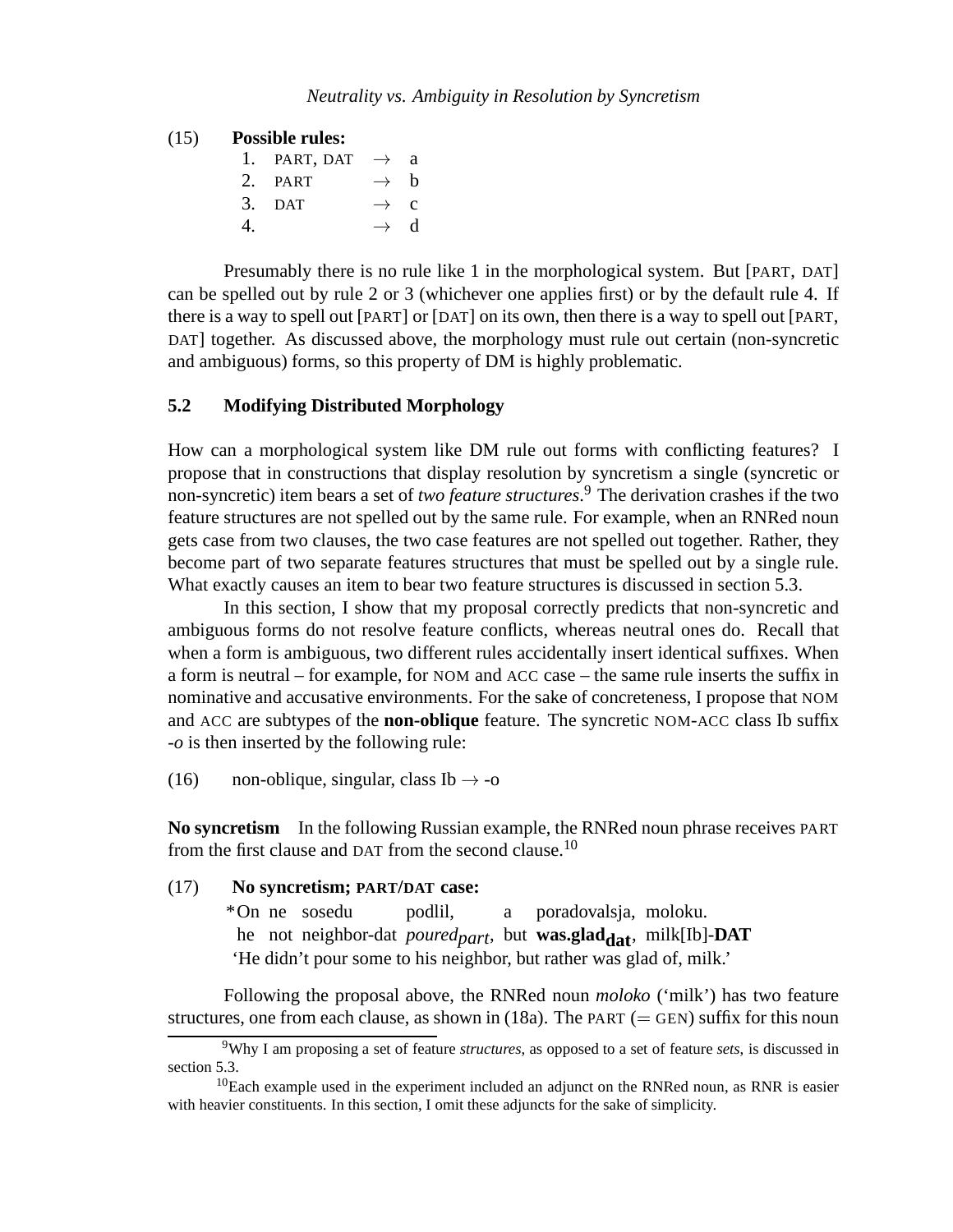is -*a* and the DAT suffix is -*u*, so the two case features would be spelled out as in (18b).<sup>11</sup> I propose that example (17) is ungrammatical because the two feature structures on the RNRed noun are spelled out by two different rules.

- (18) a. {[**PART**, singular, class Ib], [**DAT**, singular, class Ib]}
	- b. (i) **GEN**, singular, class Ib  $\rightarrow$  -a
		- (ii) **DAT**, singular, class Ib  $\rightarrow$  -u

**Ambiguity** In the following Russian example, the RNRed noun phrase receives PART from the first clause and DAT from the second clause, as in the previous section.

#### (19) **Ambiguity; PART/DAT case:**

\*On ne sosedu he not neighbor-dat *poured<sub>part</sub>*, but **was.glad<sub>dat</sub>**, tea[Ia]-**PART/DAT** podlil, a poradovalsja, chaju. 'He didn't pour some to his neighbor, but rather was glad of, tea.'

This time, the RNRed noun *chaj* ('tea') has an ambiguous PART/DAT form. The two feature structures it bears are spelled out by two separate rules that happen to yield identical suffixes, as shown in (20). Just as for the non-syncretic form, since the two feature structures are spelled out by two different rules, the result is ungrammatical.

(20) a. **PART**, singular, class Ia  $\rightarrow$  -u<sup>12</sup> b. **DAT**, singular, class Ia  $\rightarrow$  -u

**Identity** In the example below, the same case (ACC) is assigned to the RNRed noun in the two clauses.

(21) **Identity; ACC/ACC case:**

On ne soxranil, a he not **keptacc**, but **discardedacc**, cookie-**ACC** vybrosil, pechen'e. 'He did not keep, but rather threw out, the cookie.'

The RNRed noun *pechen'e* ('cookie') receives ACC from both clauses, and thus bears two copies of the same feature structure. These two identical structures are of course spelled out by the single rule given in  $(22)$ .<sup>13</sup> Since a single rule can spell out all the feature structures on the RNRed noun, example (21) is grammatical.

(22) **non-oblique**, singular, class Ib  $\rightarrow$  -o

 $11$ I assume that PART is a subtype of GEN.

 $12$ As mentioned in section 3.2, this rule applies to a lexically specified subset of class Ia nouns.

<sup>13</sup>The underlying suffix -*o* systematically surfaces as -*e* after a palatalized consonant, as in *pechen'e* ('cookie'), *bljudce* ('saucer').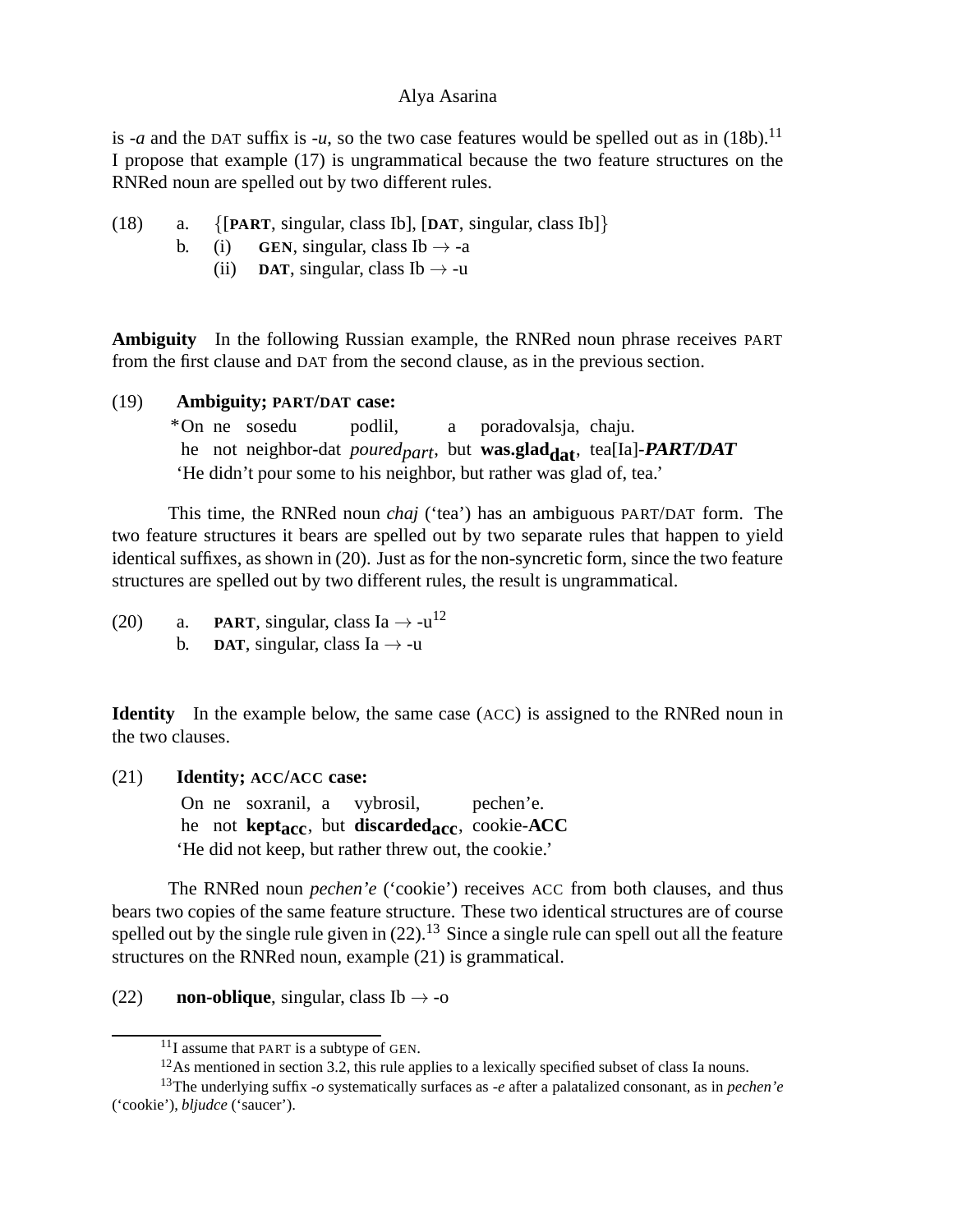**Neutrality** In the following example, the RNRed noun receives ACC from the first clause and NOM from the second clause.

## (23) **Neutrality; ACC/NOM case:**

On ne ostavil, tak kak emu nadoelo, he not *keptacc*, as him **sick.ofnom**, saucer[Ib]-**ACC&NOM** bliudce. 'He didn't keep, as he was sick of, the saucer.'

The RNRed class Ib noun *bljudce* ('saucer') bears the two feature structures shown in (24a). As discussed above, class Ib nouns are neutral for NOM and ACC. The suffix corresponding to the two feature structures in (24a) is thus inserted by the single rule given in (24b). Since a single rule spells out all the feature structures on the neutral RNRed noun, (23) is grammatical.

- (24) a. { [**ACC**, singular, class Ib], [**NOM**, singular, class Ib]}
	- b. **non-oblique**, singular, class Ib  $\rightarrow$  -0

**Summary** I have proposed that in constructions where syncretism effects are found, some item bears more than one feature structure. If an item bears two feature structures, both structures must be spelled out by the same morphological insertion rule. This allows neutral forms to be assigned conflicting features so long as these features are spelled out by the same rule. When a form is non-syncretic or ambiguous, feature conflicts are prohibited, as no single rule can spell out all the feature structures assigned. Standard DM does not capture the fact that that non-syncretic and ambiguous forms are ruled out by feature conflicts, in contrast to neutral forms.

# **5.3 Where Multiple Sets of Features Come From**

When does an item bear more than one feature structure? I propose that multiple features of the same type can be assigned in a multidominant structure. Multiple feature structures are then generated when an item is assigned two features for the same feature category. For example, a noun assigned case twice will have two feature structures associated with it.

**Multidominance** Consider the following example or RNR in Russian, where the raised noun is ambiguous for the two cases (PART and DAT) assigned to it. A multidominant structure has been proposed for RNR constructions such as (25) (McCawley (1982), Wilder (1999)), as illustrated in (26).

# (25) **Morphological ambiguity:**

\*On otlil, he *poured<sub>part</sub>*, but **was.glad<sub>dat</sub>**, tea[Ia]-**PART/DAT** no poradovalsja, chaju. 'He poured off, but was glad of, the tea.'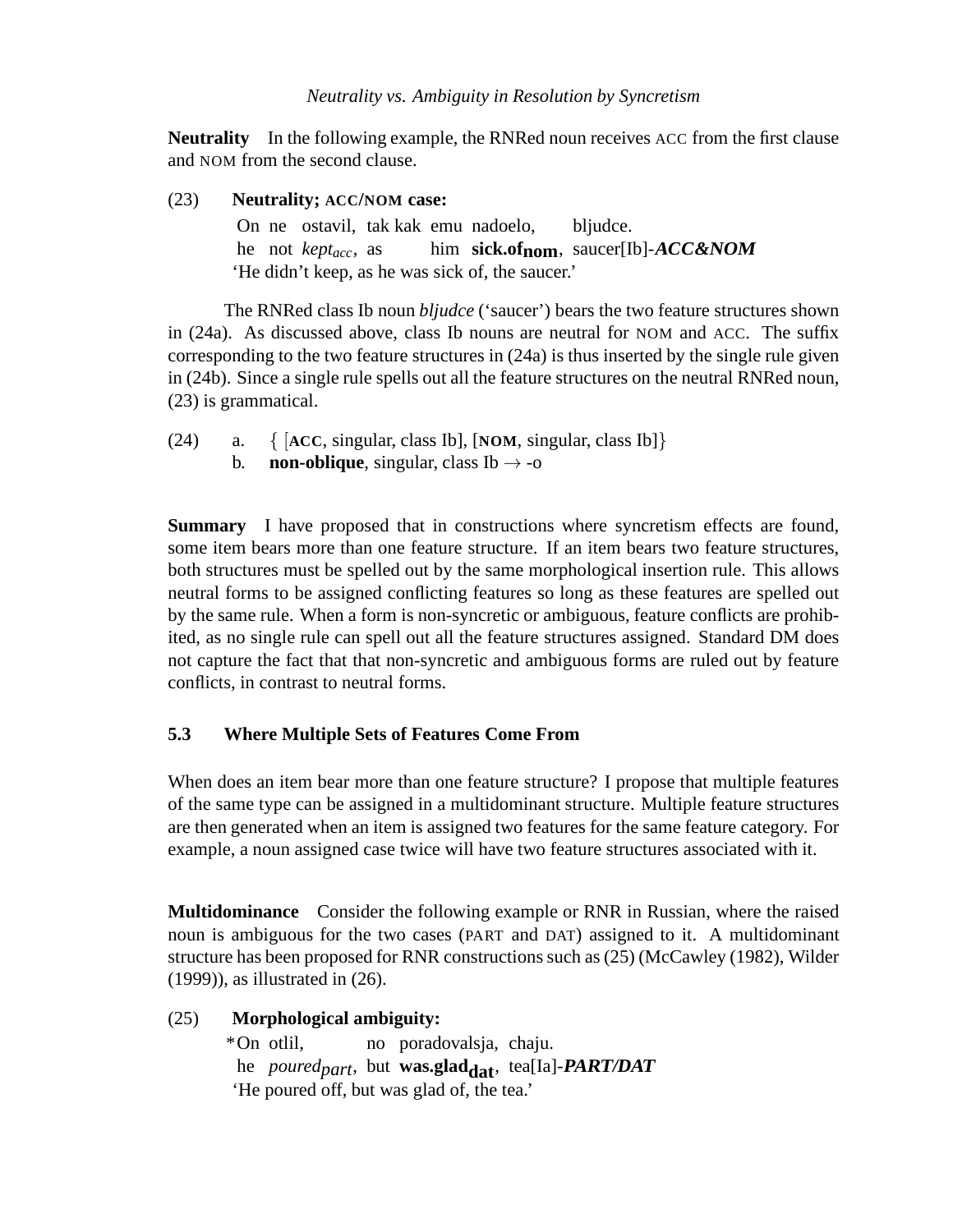

The RNRed noun *chaj* ('tea') simultaneously receives partitive case from *otlil* ('poured') in the first clause and dative case from *poradovalsja* ('was glad') in the second clause. It thus bears multiple case features. Pinning on multidominance the possibility of an item receiving multiple features of the same type is quite plausible. Multidominance has been proposed for most of the constructions where syncretism effects have been observed, including RNR (McCawley (1982), Wilder (1999)), ATB movement (Citko (2005)), and free relatives (Riemsdijk (2000)).

**Feature structures** What happens when an item receives more than one case feature? I propose that when an item is assigned two features from the same feature hierarchy, a split into two separate feature structures occurs. For example, [DAT] and [PART] are both in the feature hierarchy for case. If both are assigned to a single noun, that noun ends up bearing two separate feature structures. My account is inspired by the proposal of Bjorkman (2009).

Suppose that every lexical item is associated with a feature matrix. For Russian nouns, this matrix contains declension class, number, and case. Consider the following RNR example.

```
(27) Morphological ambiguity (= (25)):
```
\*On otlil, he *poured<sub>part</sub>*, but **was.glad<sub>dat</sub>**, tea[Ia]-**PART/DAT** no poradovalsja, chaju. 'He poured off, but was glad of, the tea.'

The RNRed noun *chaj* ('tea') is inherently class Ib and singular, as shown in (28).

(28) CLASS Ib NUMBER singular

*Chaj* is assigned case by *otlil* ('poured') and *poradovalsja* ('was glad') in (27). *Otlil* assigns PART case to the RNRed noun. Now, when *poradovalsja* assigns DAT case, DAT cannot be inserted in the same matrix, as the CASE slot is already filled. Consequently, a new feature matrix is created. All non-conflicting values (in this instance, class and number) are preserved, but a new value is inserted for case. The RNRed noun in (27) thus bears both of the feature matrices in (29):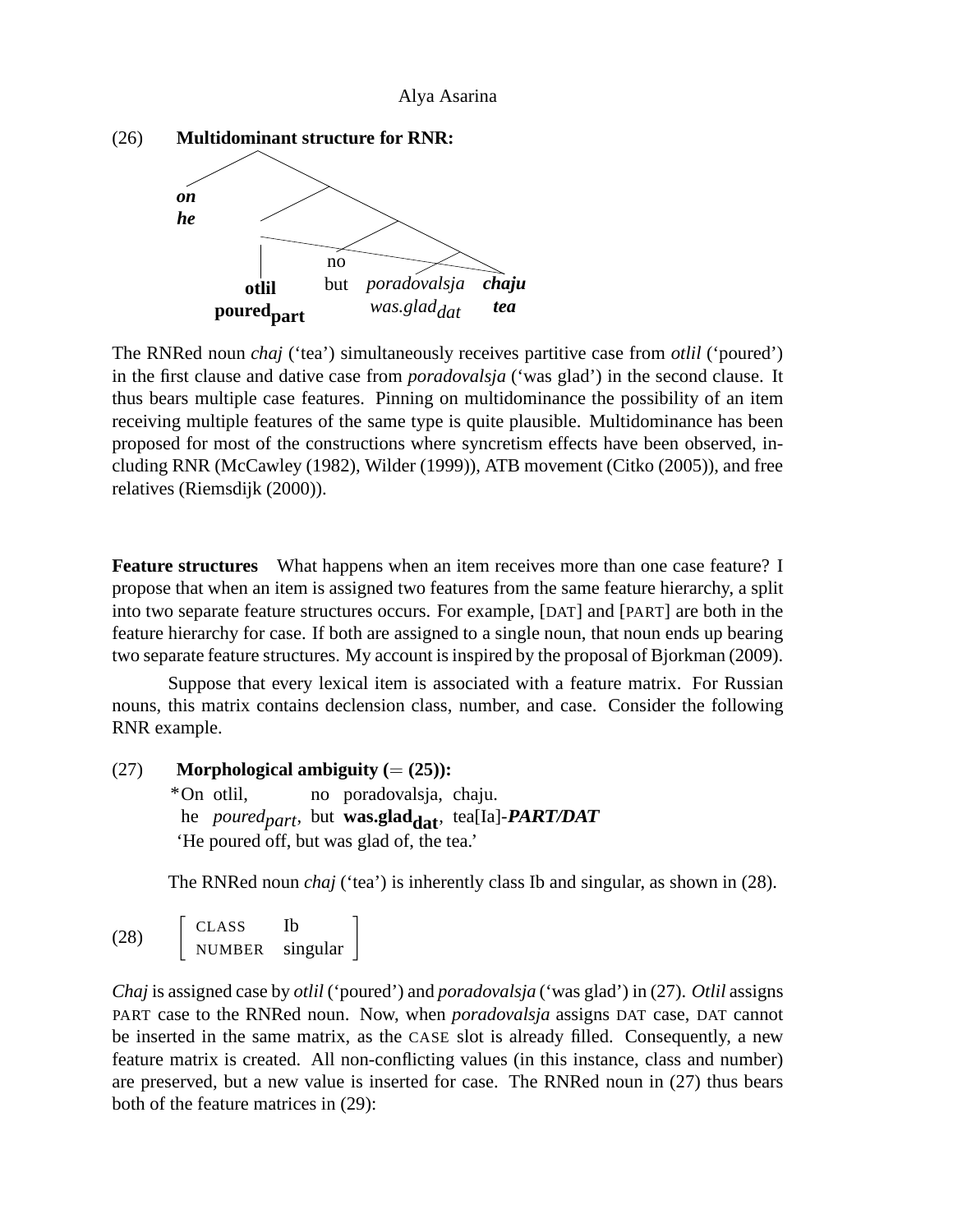*Neutrality vs. Ambiguity in Resolution by Syncretism*

|      | <b>CLASS</b>    |             | <b>CLASS</b>    |     |
|------|-----------------|-------------|-----------------|-----|
| (29) | NUMBER singular |             | NUMBER singular |     |
|      | <b>CASE</b>     | <b>PART</b> | CASE            | DAT |

All the feature structures an item bears must be spelled out. As proposed above, the derivation crashes when two different rules are used to spell out the feature sets on a single item (as in the PART/DAT example). Two feature structures on a single item do not result in a crash so long a they are spelled out by a single rule (as in examples of NOM/ACC syncretism).

## **5.4 Summary**

In this section, I have argued that feature conflicts are permitted by the syntax (for neutral forms). Feature conflicts are *resolved* when the morphology treats the features assigned in the same way, as for neutral forms. Feature conflicts are *not resolved* by accidentally syncretic forms. The fate of an item with conflicting feature specifications is thus determined at the intermediate level of morphological spellout, which is where neutral and ambiguous forms are distinguished.

## **6. Conclusion**

In this paper, I have presented experimental evidence showing that *neutral* forms resolve feature conflicts, whereas *ambiguous* forms do not. Since neutrality vs. ambiguity is a morphological distinction, we learn that a failure in morphological insertion can result in ungrammaticality. A standard Distributed Morphology system never crashes, and thus cannot capture the resolution by syncretism data. I thus propose that DM be modified with the idea that an item can sometimes bear multiple feature structures. These structures must be spelled out by a single rule. Multiple feature structures on a single item are generated when that item is shared in a multidominant structure and receives two values for the same type of feature. My proposal successfully accounts for the fact that only neutral forms resolve feature conflicts.

#### **References**

Babby, L.H. 1980. *Existential sentences and negation in Russian*. Karoma.

- Bjorkman, B. 2009. The syntax of syncretism. Presented at NELS 40, MIT and GLS 2010, Georgetown University.
- Bobaljik, J. 2001. Syncretism without paradigms: Remarks on Williams 1981, 1994. In *Yearbook of morphology*, ed. G. Booij and J. van Marle, 53–85. Dordrecht: Kluwer.
- Borsley, R.D. 1983. A note on the generalized left branch condition. *Linguistic Inquiry* 14:169–174.
- Citko, B. 2005. On the nature of merge: External merge, internal merge, and parallel merge. *Linguistic Inquiry* 36:475–496.